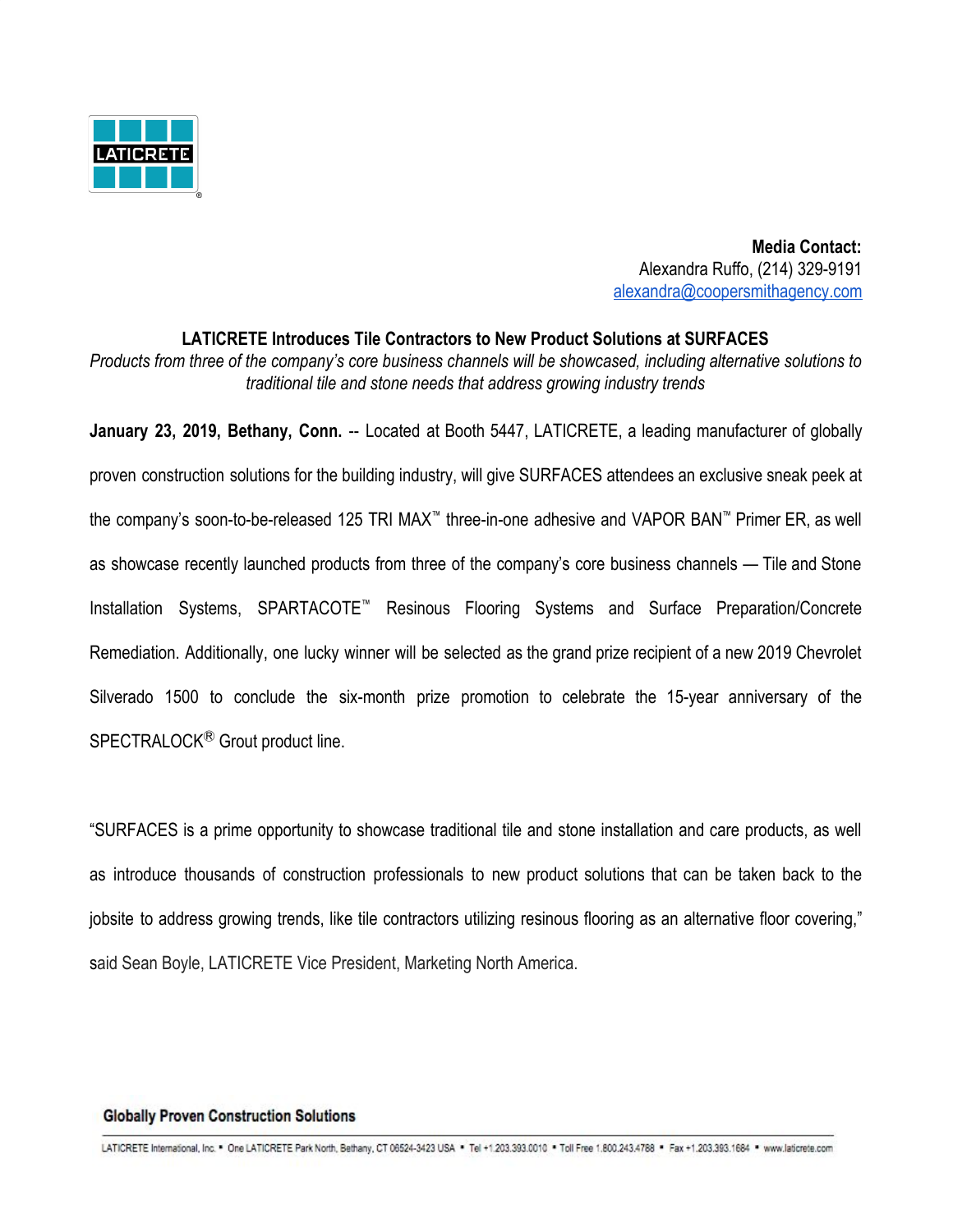#### **PRODUCTS TO BE SHOWCASED AT BOOTH 5447:**

#### **VAPOR BAN Primer ER**

VAPOR BAN Primer ER is an ASTM F-3010 compliant, epoxy-based all-in-one moisture vapor barrier and primer that saves installers time and speeds up labor on the jobsite, thanks to the products' dual purpose. With a quick turnaround time, in as little as three hours VAPOR BAN Primer ER is ready for self-leveling underlayment placement. VAPOR BAN Primer ER is expected to launch at the beginning of spring.

### **125 TRI MAX**

125 TRI MAX is a new three-in-one adhesive, sound control and crack isolation product that eliminates the need for sound and anti-fracture mats. Because of the three-in-one versatility and lightweight nature of this product, 125 TRI MAX saves construction professionals money on storage, freight and logistics. In addition to the high-performance and anti-fracture benefits this product offers, 125 TRI MAX contains 36 percent post-consumer recycled materials to contribute to LEED points and is GREENGUARD certified for sustainable building. 125 TRI MAX is expected to launch near the end of winter.

#### **MULTIMAX™ Lite**

LATICRETE recently launched MULTIMAX Lite, the ultimate one-step, non-sag, Large and Heavy Tile mortar for interior and exterior installations of ceramic tile, porcelain tile, glass tile and stone. Offering superior bond strength and adhesion, MULTIMAX Lite exceeds ANSI 118.15, the industry's highest performance standard for a cementitious-based adhesive mortar, and thanks to its light weight, can be more easily transported and troweled.

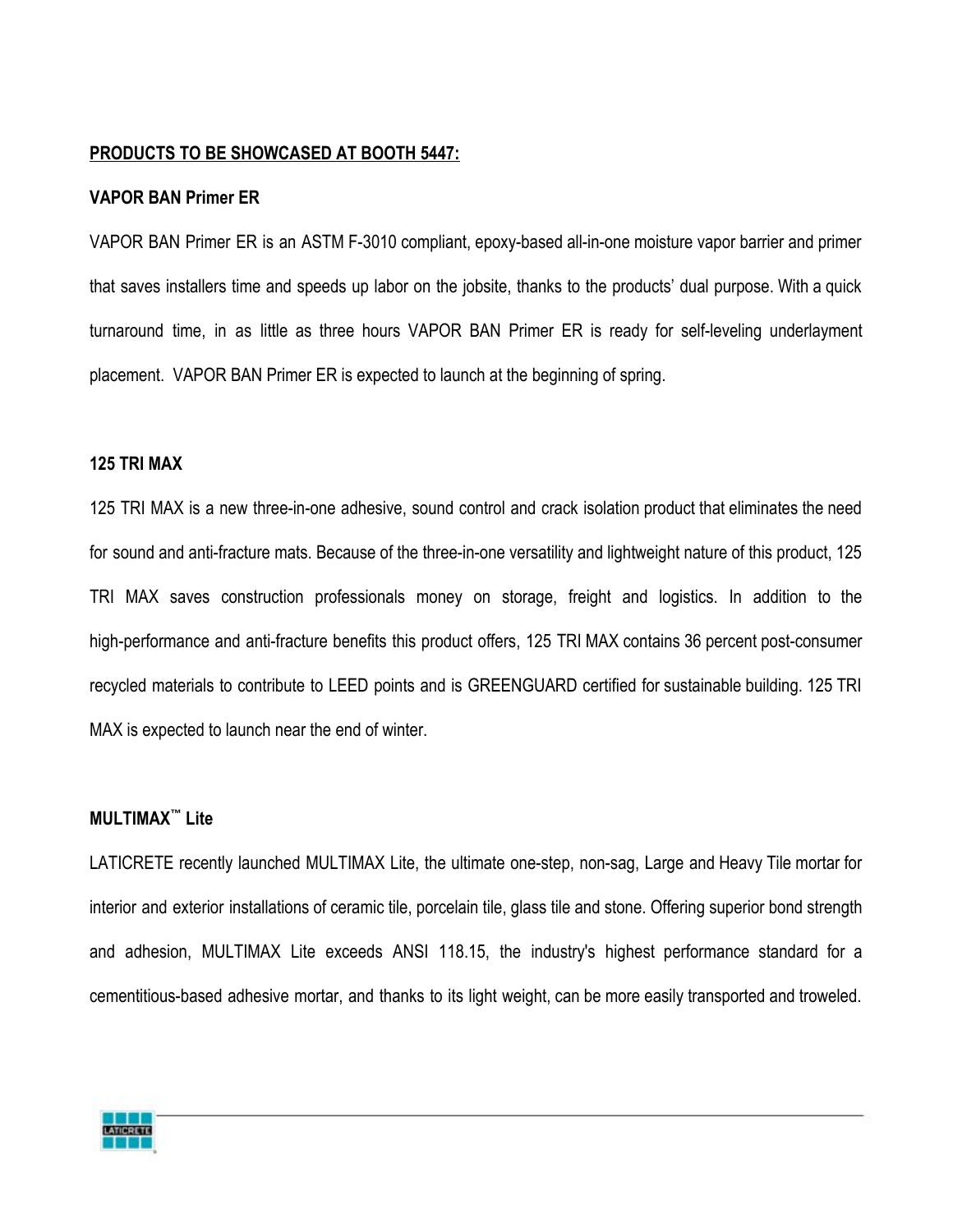MULTIMAX Lite contains no silica sand benefiting workers on the jobsite with reduced exposure to respirable silica.

## **STRATA\_HEAT™ Thermal Pack**

STRATA\_HEAT Thermal Pack is a patent-pending thin-set additive which has been designed exclusively for use with select LATICRETE<sup>®</sup> adhesives. Utilizing Thermal Diffusion Technology, heat generated from the STRATA\_HEAT Wire is uniformly distributed throughout the adhesive to eliminate cold spots and quickly achieve the desired floor temperature. With the addition of STRATA\_HEAT Thermal Pack, homeowners are able to lower kilowatt usage and reduce energy costs by 15 percent.

## **HYDRO BAN**Ⓡ **Quick Cure**

HYDRO BAN Quick Cure is a liquid-applied, ready-to-use waterproofing membrane that creates a continuous waterproofing barrier with outstanding adhesion. Thanks to its unique curing properties, HYDRO BAN Quick Cure allows for flood testing within 30 minutes. Additionally, HYDRO BAN Quick Cure features advanced WetCure Technology, which allows it to cure even in cold or damp environments.

### **Quick Cure Mortar Bed**

Quick Cure Mortar Bed is a rapid-setting, pre-mixed, polymer-fortified thick bed mortar. Quick Cure Mortar Bed is versatile for use in both interior and exterior applications, wet or dry applications, bonded and non-bonded thick bed mortar applications, shower systems and concrete repairs. When combined with HYDRO BAN Quick Cure, Quick Cure Mortar Bed provides the fastest mortar bed shower system install in the industry.

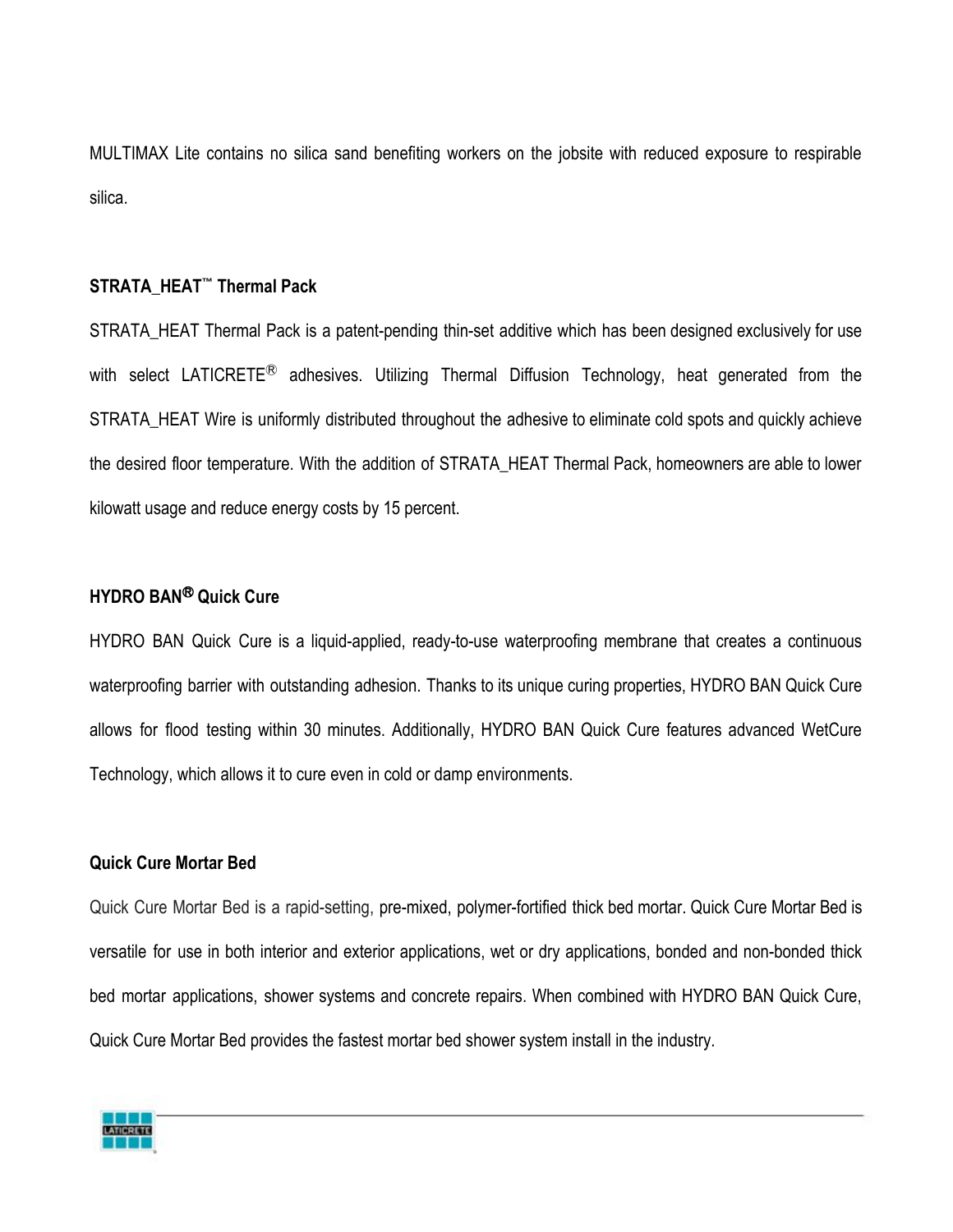### **READY-TO-USE™ Grout**

READY-TO-USE Grout is an advanced professional-grade, ready-to-use premixed grout that delivers superior color consistency combined with excellent stain resistance. READY-TO-USE Grout is ideal for interior re-grouting applications involving ceramic tile, glass tile and stone. In addition to its non-sag formula, READY-TO-USE Grout inhibits the growth of stain-causing mold and mildew in grout joints and does not require sealing.

### **HYDRO BAN Cementitious Waterproofing Membrane**

HYDRO BAN Cementitious Waterproofing Membrane is a single-component, polymer-fortified cement-based waterproofing material that mixes with water. This product can be used to waterproof walls and floors in bathrooms, kitchens, swimming pools, water features and fountains, balconies and terraces over unoccupied space. It can also be used to waterproof all common building substrates that require protection from water exposure.

### **PRIME-N-BOND™**

PRIME-N-BOND is a versatile primer designed to enhance the performance and mechanical bond of mortars to a variety of smooth or low-absorptive substrates to which adhesion may be difficult. PRIME-N-BOND is low VOC and does not emit a strong odor, making it ideal for use in interior or occupied areas. Additionally, PRIME-N-BOND allows for faster preparation because it does not require mixing, which can save contractors time and money on the jobsite.

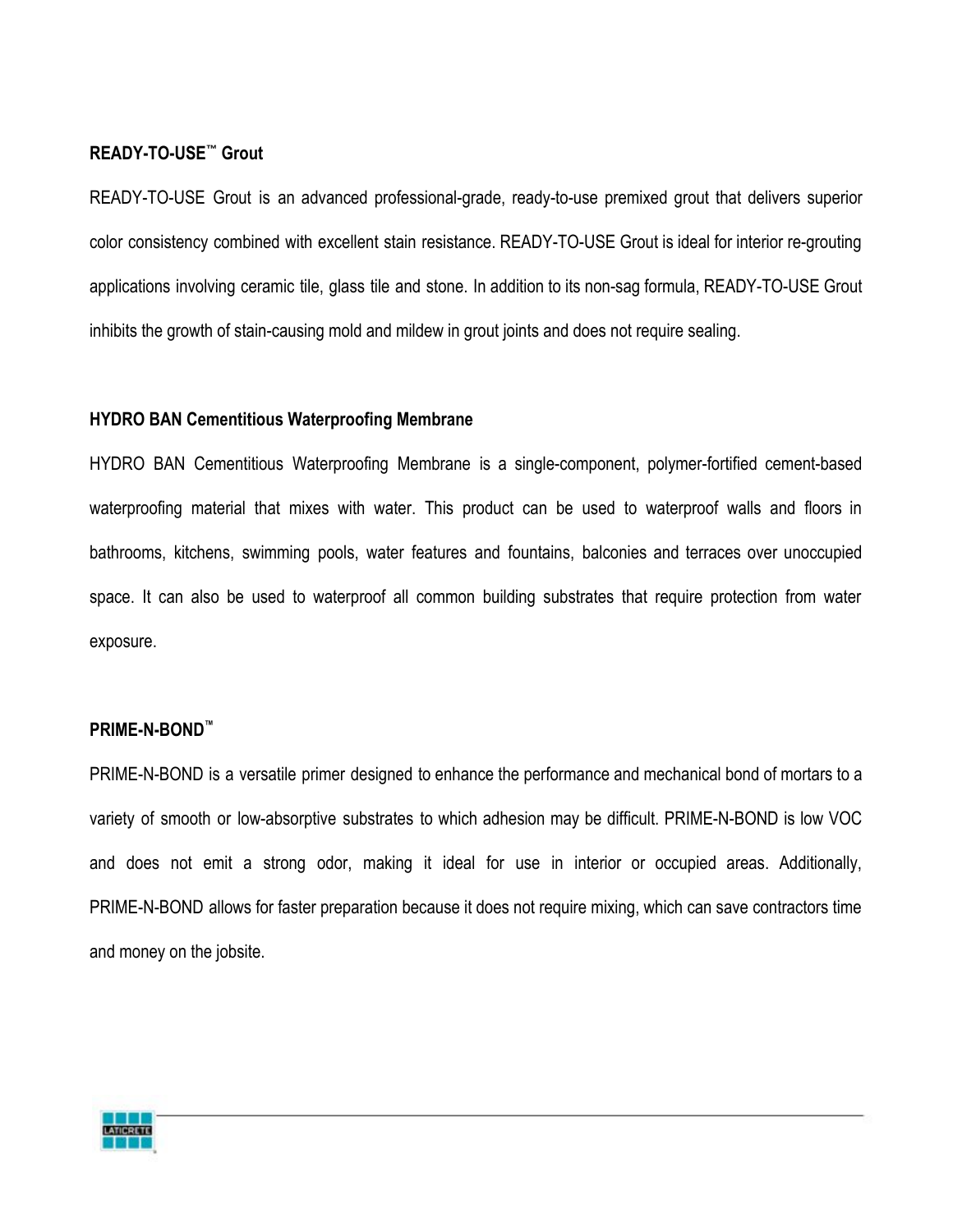### **257 TITANIUM™**

257 TITANIUM is a lightweight high-performance thinset mortar designed to function as the optimal choice for installing Gauged Porcelain Tile (GPT) and Gauged Porcelain Tile Panels/Slabs (GPTP) in commercial, residential and industrial applications. 257 TITANIUM exceeds ANSI A118.15, the industry's highest performance standard for a cementitious-based adhesive mortar, providing worry-free interior, exterior or submerged installations.

### **HYDRO BAN Board**

HYDRO BAN Board is a lightweight, easy to install, ready to tile wall board designed for bonded tile or stone installations. It is made with a waterproof high-density extruded polystyrene core and a waterproof membrane on both sides to give triple protection from water and vapor intrusion.

### **PERMACOLOR**Ⓡ **Select**

PERMACOLOR Select is an advanced high performance cement grout that offers the industry's first dispersible dry pigment solution. Designed for optimum performance on all types of residential and commercial installations, PERMACOLOR Select is able to withstand the most demanding exterior or interior applications with ease. With the addition of Select AnyColor™, customers can choose from 80 stocked colors and have the ability to custom match nearly any color in the Benjamin Moore<sup>®</sup> and Sherwin-Williams<sup>®</sup> palettes.

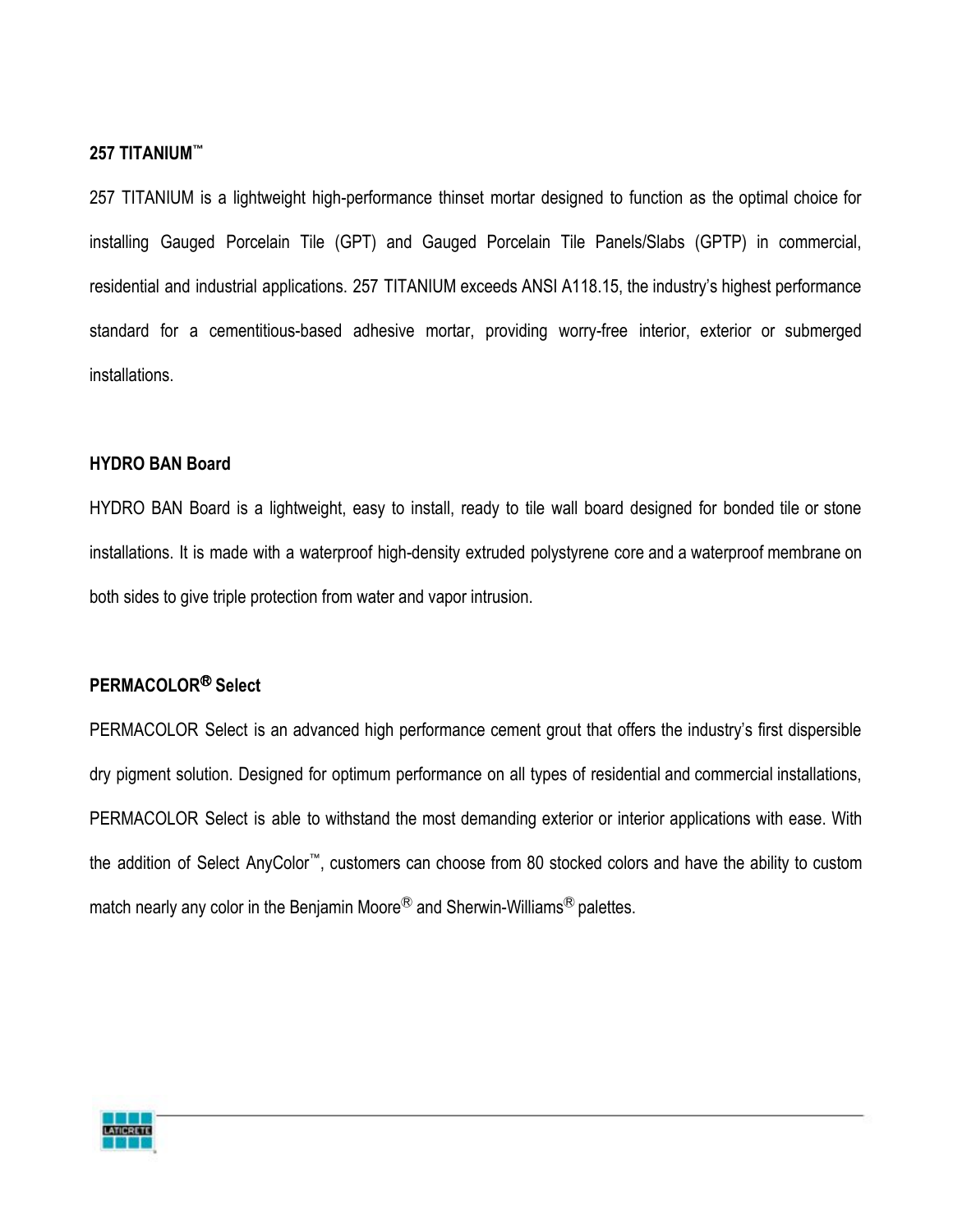#### **NXT™**

NXT self-leveling, skim coat and vapor reduction products ensure substrates are ready to accept finishes like stone, tile or porcelain, as well as protect from moisture vapor. Products in this line are easy to work with and do not require installers to have extensive training.

### **SPARTACOTE**

The SPARTACOTE line of resinous flooring and decorative coating systems was recently expanded to offer customers the most comprehensive line of leading-edge products in the industry to produce a customizable, seamless floor.

### **LATICRETE SUPERCAP**Ⓡ **System**

The LATICRETE SUPERCAP System combines industry leading, patented pump truck technology and innovative products to deliver perfectly flat floors. For more than a decade, the system has delivered spectacular time-saving, cost-effective solutions that correct uneven concrete, reduce moisture vapor emissions and shorten build times.

### **STONETECH**Ⓡ

The STONETECH line of surface care products offers products with superior protection to preserve the natural look of tile and stone surfaces. Included in the line is the recently launched Epoxy Grout Haze & Coating Stripper. The fast-acting, non-runny gel solution is able to dissolve epoxy grout haze and coatings such as varnish, lacquer, sealer, wax, paint, polyurethane and acrylic in 10 minutes or less, even if the residue has been present for more than a week.